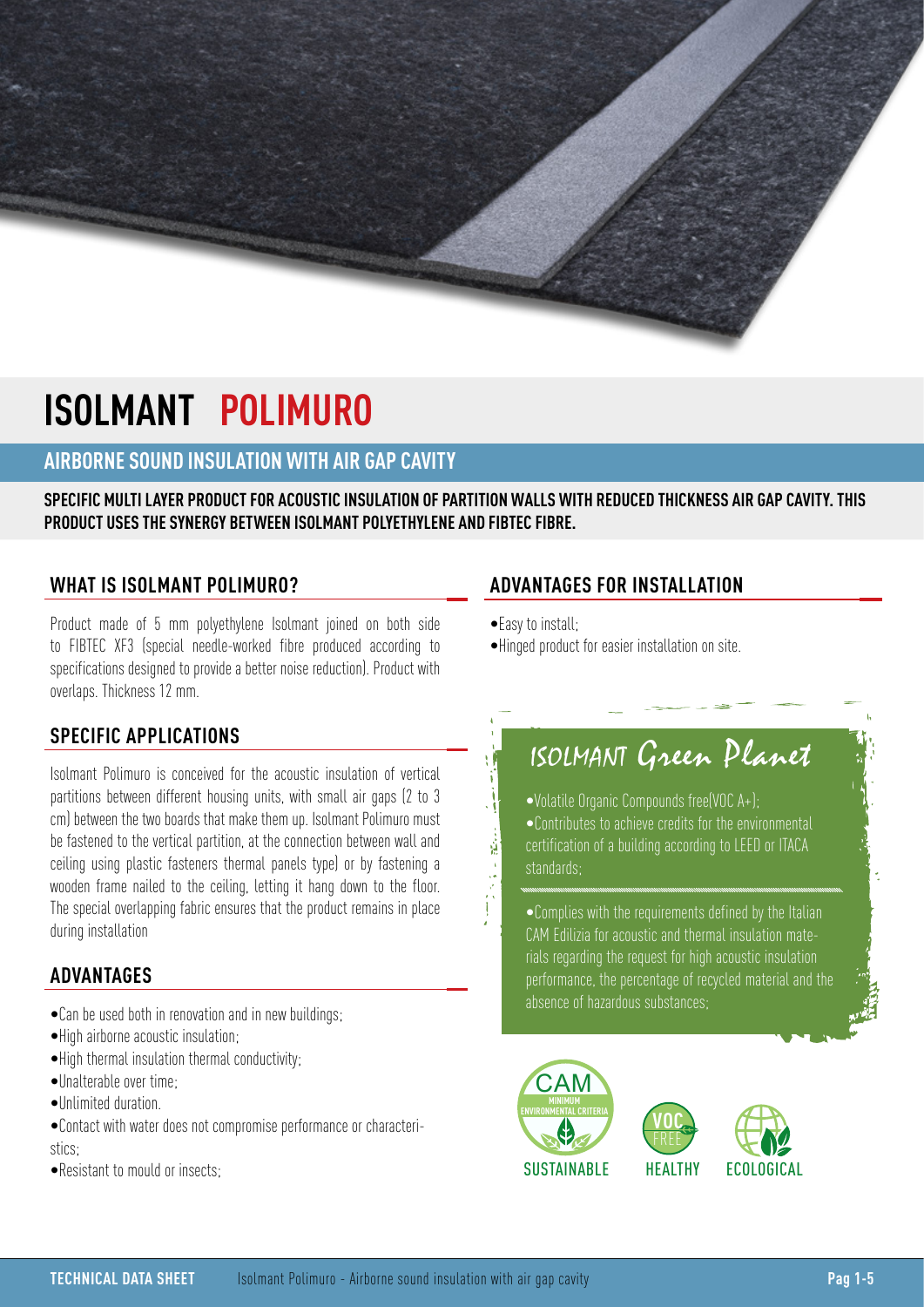## **ISOLMANT POLIMURO** TECHNICAL SPECIFICATIONS

| <b>NOMINAL THICKNESS:</b>              | $12 \text{ mm}$                                                                                                                                                                                                                                                                                                                                                                                                                                                                                            |  |
|----------------------------------------|------------------------------------------------------------------------------------------------------------------------------------------------------------------------------------------------------------------------------------------------------------------------------------------------------------------------------------------------------------------------------------------------------------------------------------------------------------------------------------------------------------|--|
| SOUND INSULATION:                      | $R_w = 54$ dB <sup>(1)</sup> - $R_w = 54$ dB <sup>(2)</sup>                                                                                                                                                                                                                                                                                                                                                                                                                                                |  |
| "IN SITU" SOUND INSULATION:            | $R_w = 54$ dB <sup>(3)</sup>                                                                                                                                                                                                                                                                                                                                                                                                                                                                               |  |
| <b>CONDUCTIVITY:</b>                   | $\lambda$ = 0.035 W/mK                                                                                                                                                                                                                                                                                                                                                                                                                                                                                     |  |
| THERMAL RESISTANCE:                    | $R_1 = 0.342 \text{ m}^2 \text{K/W}$                                                                                                                                                                                                                                                                                                                                                                                                                                                                       |  |
| SPECIFIC HEAT CAPACITY:                | $c = 1450$ J/kgK                                                                                                                                                                                                                                                                                                                                                                                                                                                                                           |  |
| <b>VAPOUR RESISTANCE:</b>              | $\mu$ = 3600 (referred to Isolmant polyethylene)                                                                                                                                                                                                                                                                                                                                                                                                                                                           |  |
| <b>EQUIVALENT AIR LAYER THICKNESS:</b> | $S_a = 18$ m                                                                                                                                                                                                                                                                                                                                                                                                                                                                                               |  |
| <b>OPERATING TEMPERATURE:</b>          | Thermal decomposition > 300 °C - Melting point 160°C - 180 °C                                                                                                                                                                                                                                                                                                                                                                                                                                              |  |
| VOC:                                   | $A+$                                                                                                                                                                                                                                                                                                                                                                                                                                                                                                       |  |
| <b>CE MARKING:</b>                     | Harmonised standards for CE marking are NOT currently available for acoustic insulation products.<br>This means that Isolmant products are currently NOT subject to CE marking, nor to the drawing up of a PDO (declaration of<br>performance) or DDP (declaration of performance). All Isolmant products are placed on the market in compliance with the<br>regulations in force in the country of destination and with the necessary certifications to guarantee their use in dedicated<br>applications. |  |
| PACKAGE:                               | Rolls of 1.50 m x 50 m (h x L) = 75 m <sup>2</sup><br>Rolls of 1.50 m x 25 m (h x L) = $37.5$ m <sup>2</sup><br>Product with overlaps                                                                                                                                                                                                                                                                                                                                                                      |  |
| SIZE:                                  | Single roll                                                                                                                                                                                                                                                                                                                                                                                                                                                                                                |  |

(1) ITC Test Report No. 4172/RP/06 (Double wall with 8 cm hollow brick and 12 cm poured brick (3 plasters))

(2) ITC Test Report No. 4173/RP/06 (Double wall with 12 cm hollow brick and 12 cm poured brick (2 plasters))

(3) Value measured on site - see structure page 3 of this technical data sheet

(4) Istituto Giordano test report n.362731

## **ITEM SPECIFICATIONS**

Isolmant Polimuro is an insulating layer that consists of rolls of reticulated expanded closed-cell polyethylene joined on both sides with a needleworked fibre that is conceived to enhance the acoustic performance (type Isolmant Polimuro). Product with overlaps. Density 30 kg/m<sup>3</sup> approx. Nominal thickness 12 mm.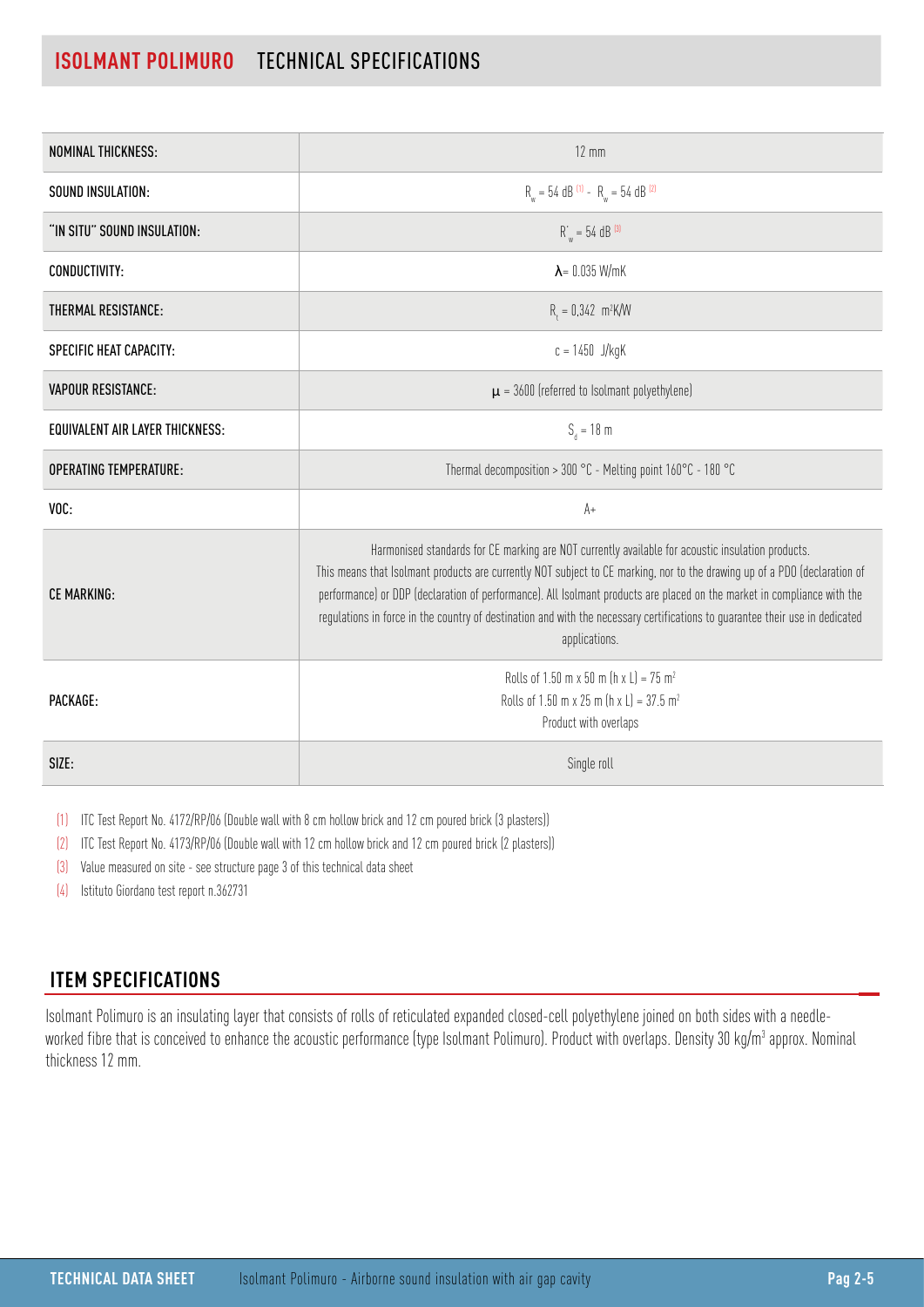### RESIDENTIAL BUILDING IN REGGIO EMILIA



## **R'<sub>w</sub>** (C;C<sub>tr</sub>) = 53 (-2;-5) dB

| No. | Layer               | <b>Material</b>          | Thickness (m) | Surface mass (kg/m <sup>2</sup> ) |
|-----|---------------------|--------------------------|---------------|-----------------------------------|
|     | Finishing plaster   | Premix                   | 0.015         | 21                                |
|     | Wall 1              | double UNI brick wall    | 0,12          | 140                               |
|     | Mortar              | rustic                   | 0,01          | 18                                |
| 4   | Insulation material | <b>ISOLMANT POLIMURO</b> | 0.012         |                                   |
| უ   | Air gap             | cavity                   | 0.018         |                                   |
| b   | Wall 2              | perforated brick wall    | 0,12          | 72                                |
|     | Finishing plaster   | Premix                   | 0.015         | 21                                |
|     |                     | <b>Total thickness</b>   | 0,31          |                                   |

| <b>Frequency</b><br>(Hz) | $L'$ (dB) |  |
|--------------------------|-----------|--|
| 100                      | 33,9      |  |
| 125                      | 42.4      |  |
| 160                      | 38,4      |  |
| 200                      | 42,5      |  |
| 250                      | 43,8      |  |
| 315                      | 45,1      |  |
| 400                      | 43,6      |  |
| 500                      | 46,7      |  |
| 630                      | 48,1      |  |
| 800                      | 53,4      |  |
| 1000                     | 56,8      |  |
| 1250                     | 59,6      |  |
| 1600                     | 62        |  |
| 2000                     | 61,2      |  |
| 2500                     | 63,8      |  |
| 3150                     | 67.8      |  |



**Measured curve Reference curve**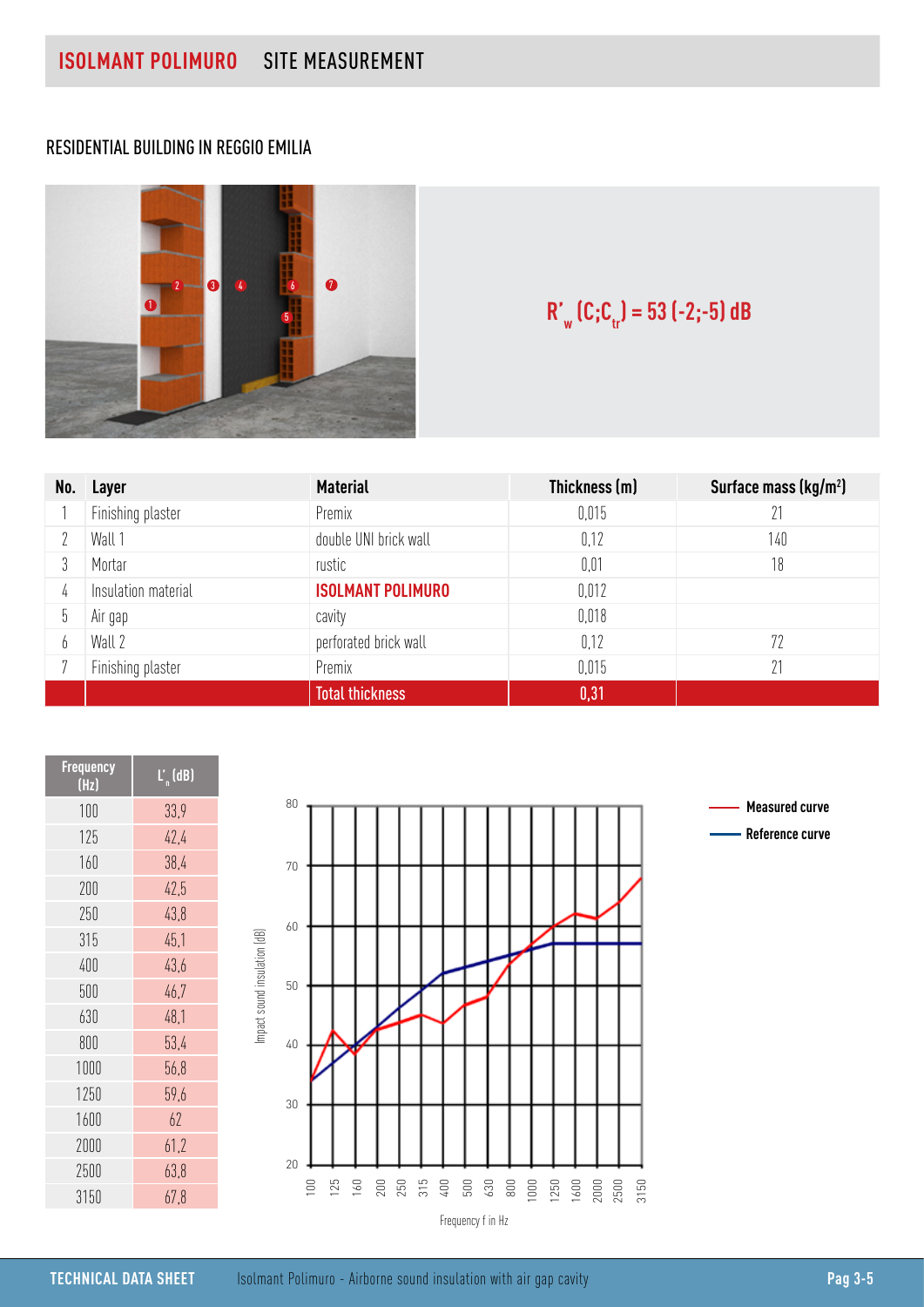## **ISOLMANT POLIMURO** INSTALLATION

1

 $\overline{\mathfrak{z}}$ 

3

4











**Installing Fascia Tagliamuro.** Before starting the laying of all the partitions, including the internal counterfitting of the perimeter wall (if present), Isolmant Fascia Tagliamuro must be laid under the first brick layer. This high density, reticulated polyethylene foam accessory is specifically designed to disjoint partitions and slabs, and reduce the structural sound transmission from the walls to the slab. Disjointing occurs through imperceptible elastic behaviour that does not cause cracks in the finishing plaster. The elastic deformation is immediate (within 24 hours) and the plastic component is almost zero (figure 1).

**Creating walls.** It is advisable to build masonry partition walls between building units with two planks with a high and varied surface mass and which are perfectly airtight by virtue of the complete sealing of the vertical and horizontal joints between the bricks (figure 2). If it is not possible to differentiate the masses of the flooring/slab, it is advisable to make a cement grout approximately 1 cm thick on one of the two boards (figure 3).

**Installing Isolmant Polimuro.** In double brick layer walls the air gap cavity with the interposition of insulating material contributes to the reduction of the transmitted airborne noise component by acting on the reduction of the effect of air gap cavity resonance. In order to perform this function correctly, the insulation material must be carefully installed, with continuity over the entire surface of the masonry. Isolmant Polimuro comes in rolls and must be installed by inserting this product' sheets like a "curtain" inside the air gap cavity between the boards. In addition, these sheets must be fixed at the top with a wooden frame joint to the ceiling. The sheets must then be overlapped using the special overlapping fabric, avoiding leaving parts of the wall uncovered (it is not necessary to seal them with Isolmant Fascia Nastro) and finally fix them to the adjacent wall using nylon bolts ("wal cladding type") (figure 4).

**Acoustic bridges.** When constructing the joint between the sound-insulating partition and the perimeter wall, the sound-insulating partition must be in direct contact with the external partition of the perimeter wall in order to prevent the passage of noise from one room to another through the air gap cavity in the perimeter wall (fig. 5). It will then be necessary to correct the thermal bridge that will be created, using insulating materials with adequate thermal resistance. In the presence of stairwells, elevator compartments and pillars (even if contained within the vertical partitions) that rigidly connect all the structural elements from the foundations to the last floor, it is necessary to cover them with elastic material (such as Isolmant Cemento Armato) and then finish them, where possible, using a 4/5 cm roof tile/ or coated plasterboards. In the case of reduced thickness, it is possible to fix a strong plaster net directly onto the elastic material with nylon plugs, and proceed to finish the wall, paying particular attention to the cracks (fig.6). Stairs can also be a vehicle for the passage of noise into the structure, so they must be insulated with suitable material (such as Isolmant KIT SCALE).